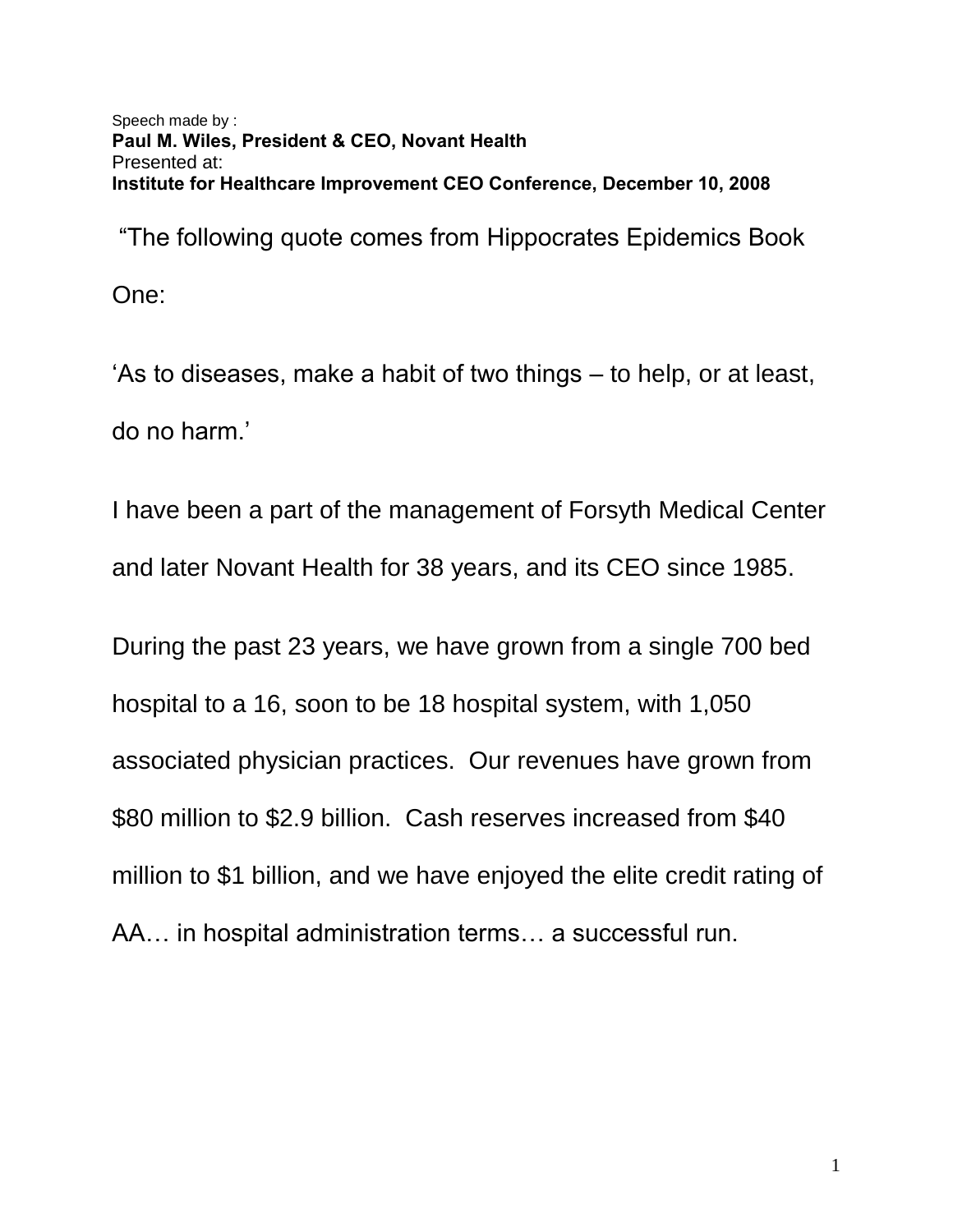But I would like to share with you a risk management report that challenged my personal perception of what my job as CEO should focus upon.

I'm going to read this summary to you, which I know is not a preferred characteristic of a good speaker. But I have learned that reading this patient account is the only way I can share it without taking too many pauses to collect my emotions, and my resolve.

Samuel was born March  $24<sup>th</sup>$ , 2004 to a 19-year-old single mother – her first pregnancy. From all accounts, she had received good prenatal care. Six months into her pregnancy, she experienced ruptured membranes and premature labor. During delivery, the baby presented foot first and because of this and other problems during labor, the mother underwent a cesarean section at Thomasville Medical Center, a community hospital that's part of our health system.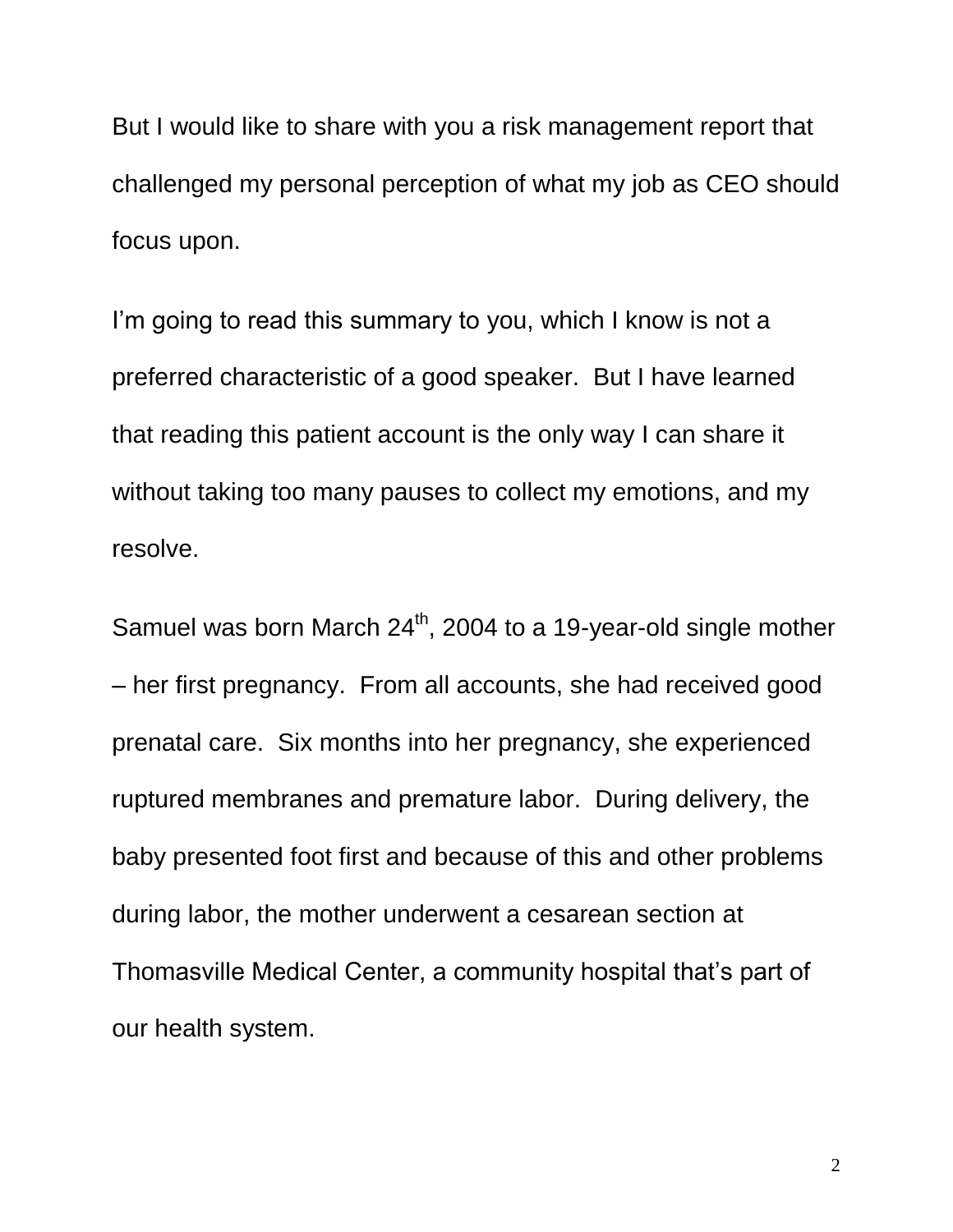Samuel weighed one pound-nine ounces and required intubation with a breathing tube and mechanical respiratory support. After being stabilized, he was transferred to the Neonatal Intensive Care Unit at a tertiary medical center outside of our region because our local units were at capacity. There, he was placed on mechanical respiratory support for five days until he was strong enough to breathe on his own.

His mother lived with her family about 90 miles from that NICU, so she requested that her baby to be transferred closer to home so she could more easily be with her newborn son.

Now two weeks old, Samuel was transferred to the NICU at Forsyth Medical Center where he could be closer to his mother and receive further medical care for his prematurity. His weight was now one pound-eleven ounces. Things went well with our tiny patient; he was able to tolerate increasing amounts of formula and needed less supplemental oxygen. The family was able to visit more often now that the baby was closer to home. Our social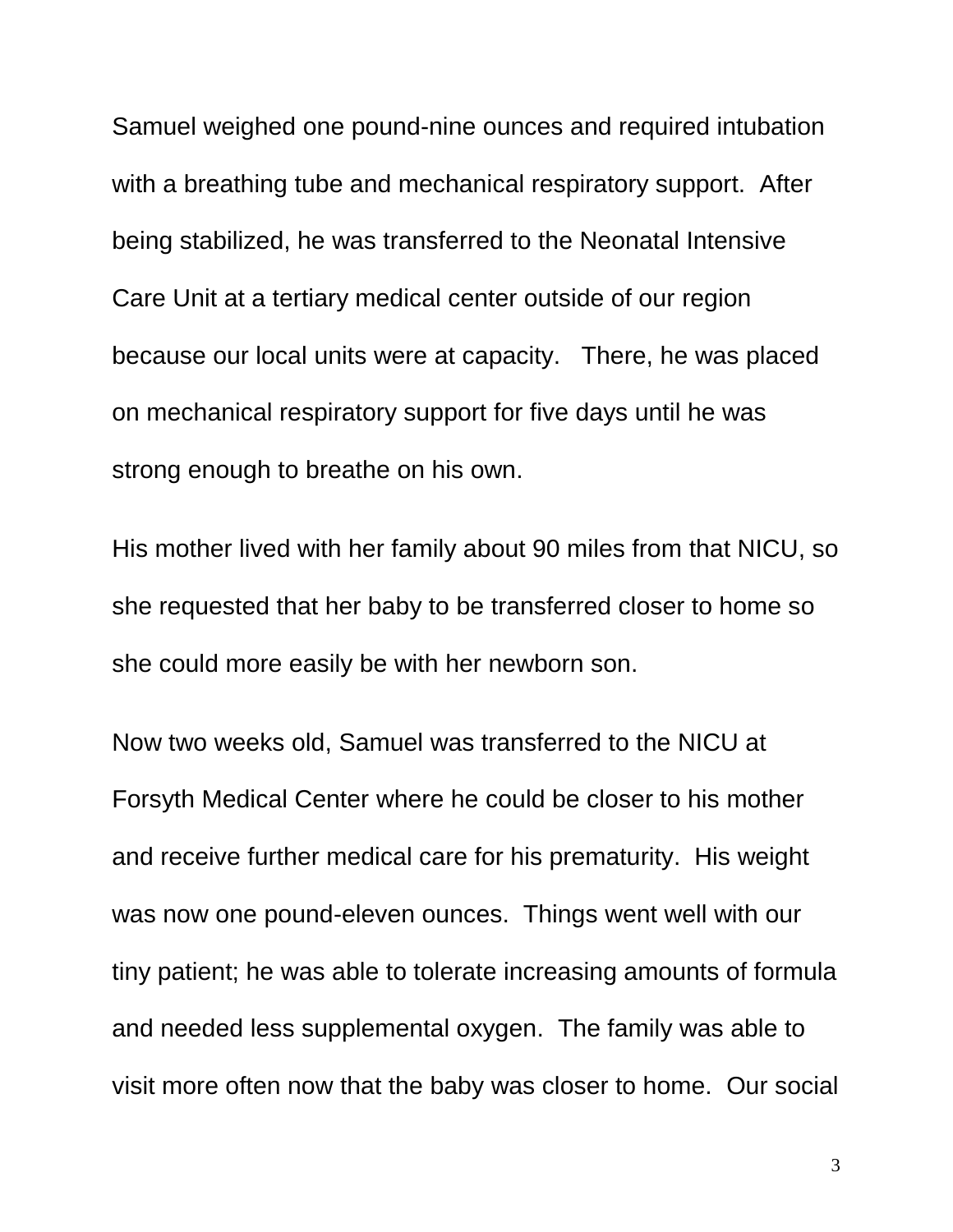workers began working with his mother to help prepare for his needs after discharge. Samuel was progressing well and everyone close seemed optimistic about the weeks and months ahead.

Then, at one pound-15 ounces and 24 days old, he developed signs of pneumonia and became clinically unstable. His breathing got worse and he once again required mechanical respiratory support. His medical team suspected an overwhelming infection, so cultures were taken and they preemptively started him on broad spectrum antibiotics. The cultures grew Methicillin Resistant Staph Aureus, which we all know as MRSA.

Samuel was placed on Contact Precautions in conformance with CDC guidelines. This protocol is used to alert caregivers to the MRSA infection and to protect against transmission of this organism to other babies in the unit. Samuel"s status rapidly declined despite being on the best antibiotics for his infection. In about one day"s time, he developed severely low blood pressure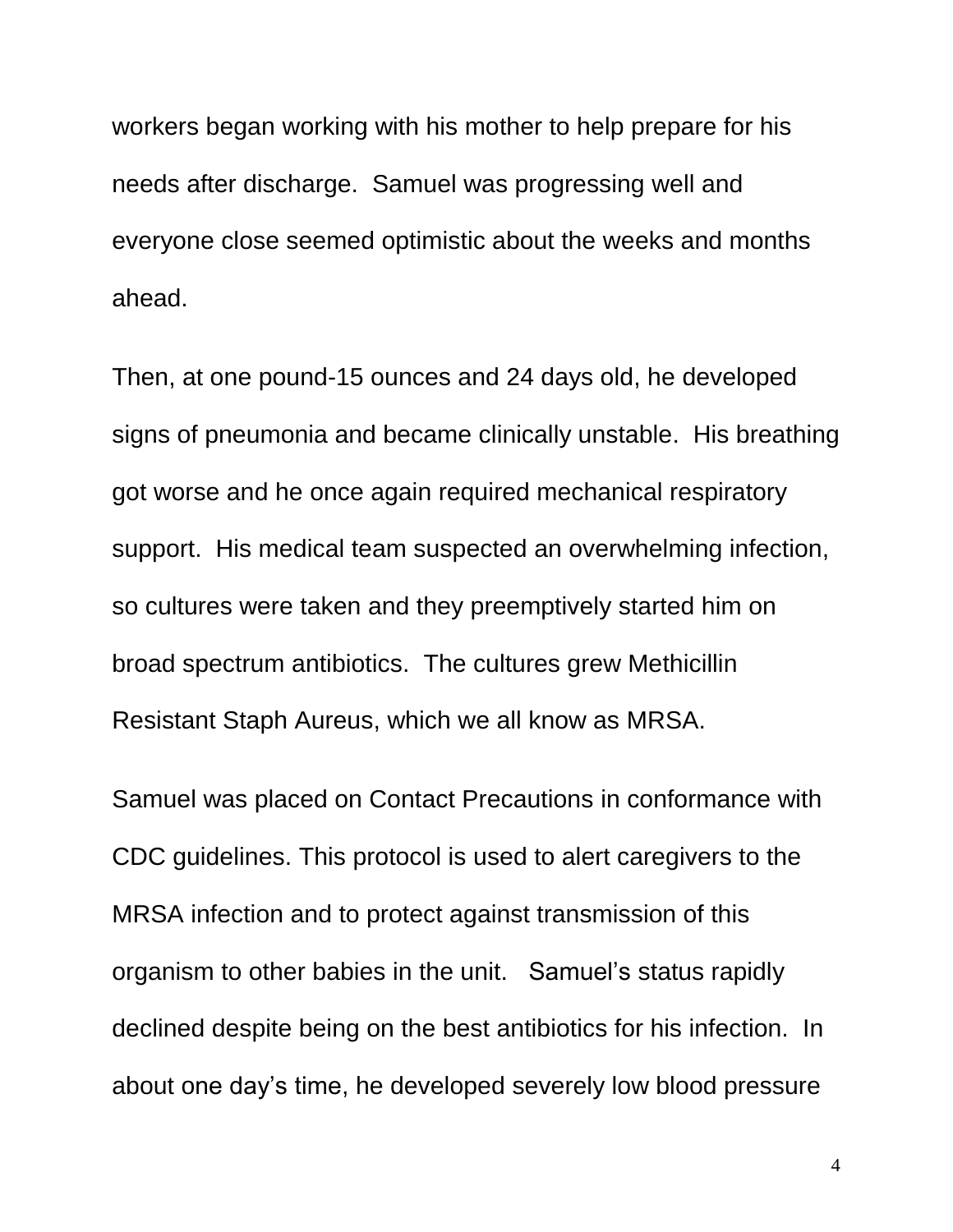which was unresponsive to therapy, and his blood chemistry parameters also deteriorated. His overall condition became consistent with "overwhelming sepsis." Despite the best medicines, the best technology, and compassionate care, the infection won. Samuel was 28 days old. He died in his mother arms, as she held him bedside in OUR nursery.

Our NICU had rarely experienced MRSA infections over the preceding ten years – only a few infections had ever been documented in its 30 years of existence. During this case, the staff agonized about the origin of the MRSA – where did it come from? Could this be the beginnings of an outbreak?

A screen of other infants in our NICU discovered four more babies with MRSA. Clinicians could never confirm which baby brought the MRSA into the unit. But it **was** clear, that because of lapses in standard precautions by caregivers within the unit, MRSA had now spread to five babies, with our patient"s death as the heralding event. Our unit's nurses and caregivers were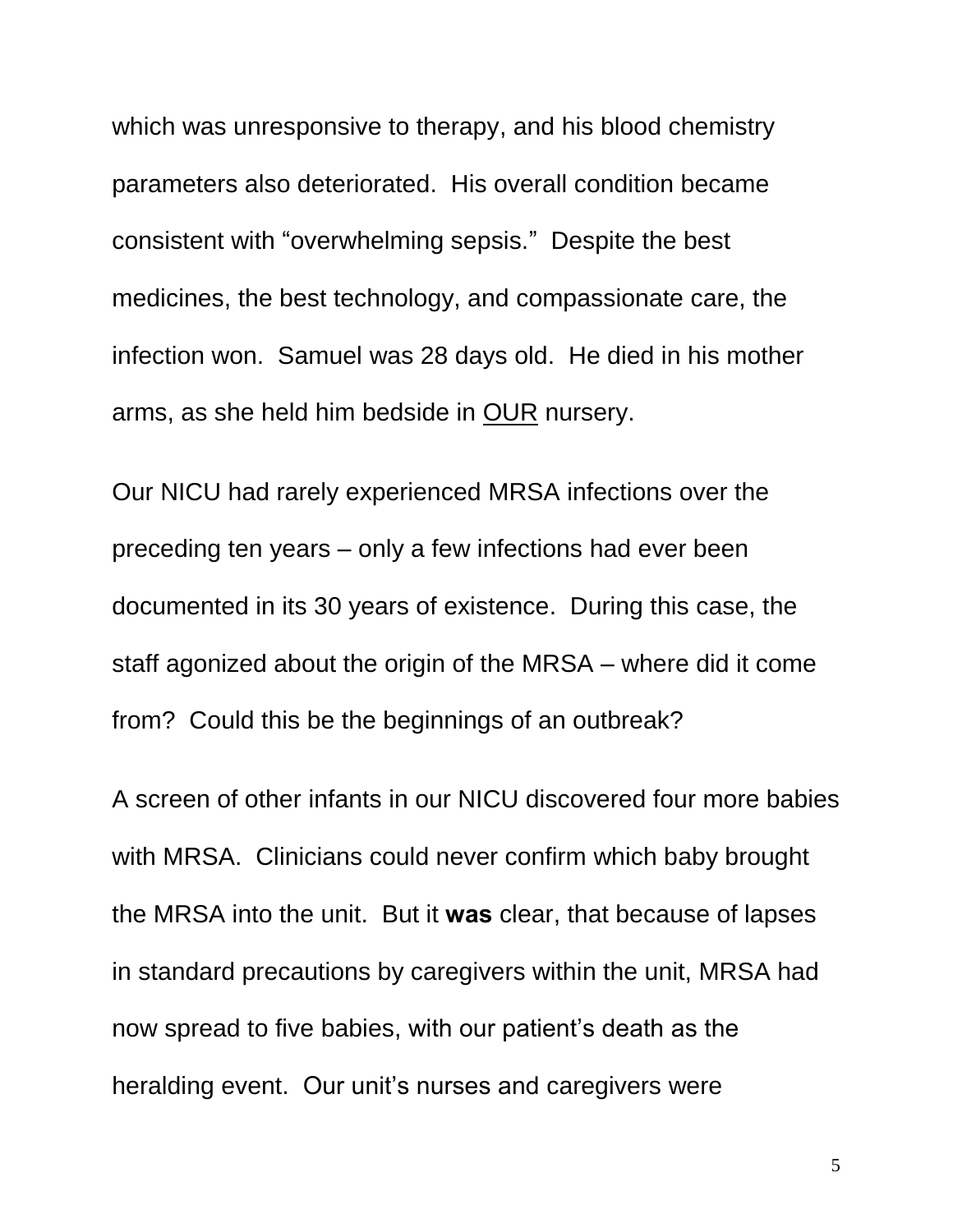devastated because they know the science – that through adherence to best hand hygiene practices described **over 160 years ago** by Hungarian physician Ignac Semmelweis, our hospitals can actually prevent the spread of these deadly organisms to our patients.

We don't know all the answers to our many questions in this case, but what we do know is that because of this organism and the associated outbreak, 18 infants in the NICU either became infected with or colonized with MRSA. Two other infants died during this outbreak, but their primary cause of death was not the MRSA infection, but it served as a contributing factor because of the infants' extreme prematurity.

The spread of MRSA in the NICU was a direct result of staff and physicians not washing their hands appropriately before, inbetween and after caring for these infants. What an enormous cost to pay for neglecting the very simplest of precautionary measures of Infection Control. The true cost had been in human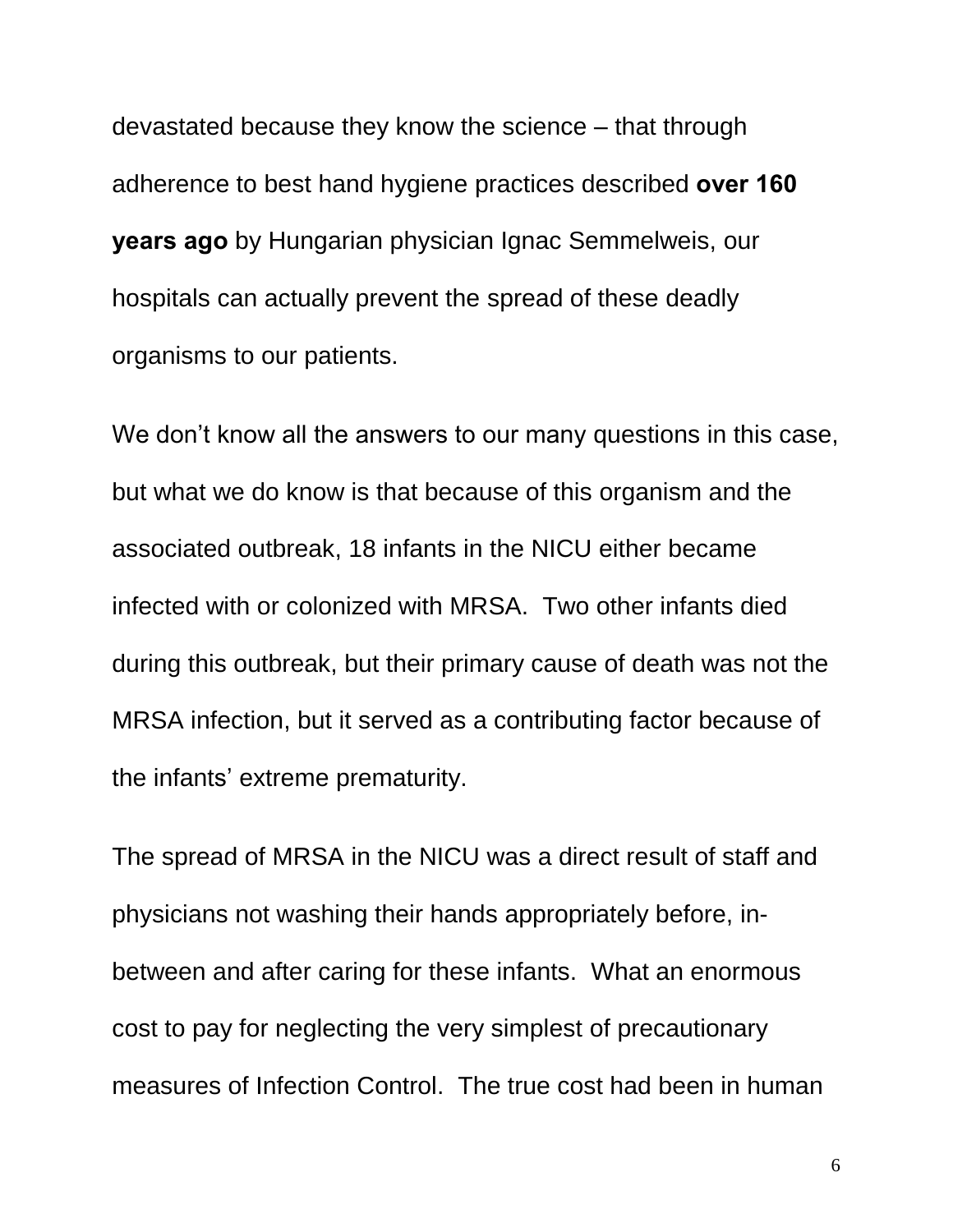life, but there was also the significant loss of honor and pride among clinical staff who personally accepted their failure, in careers they devoted to saving life, instead of taking it. The failure was not theirs alone, because others shared in this collapse of priorities.

## **(Show PPT Slide)**

My objective today is not to share with you the details of our health system's goal to dramatically improve hand hygiene. I will briefly comment that for the past **36** months, we"ve been relentless. You"ll see a few of our key messages on the screen as I finish my remarks.

Today, my objective is to confess. I have spent very little time inside a NICU during my 38 years as a hospital administrator and health system CEO. Nor have I ever discussed in-depth strategies with infection control staff about how to better prioritize proper hand hygiene. Those specific activities are really not part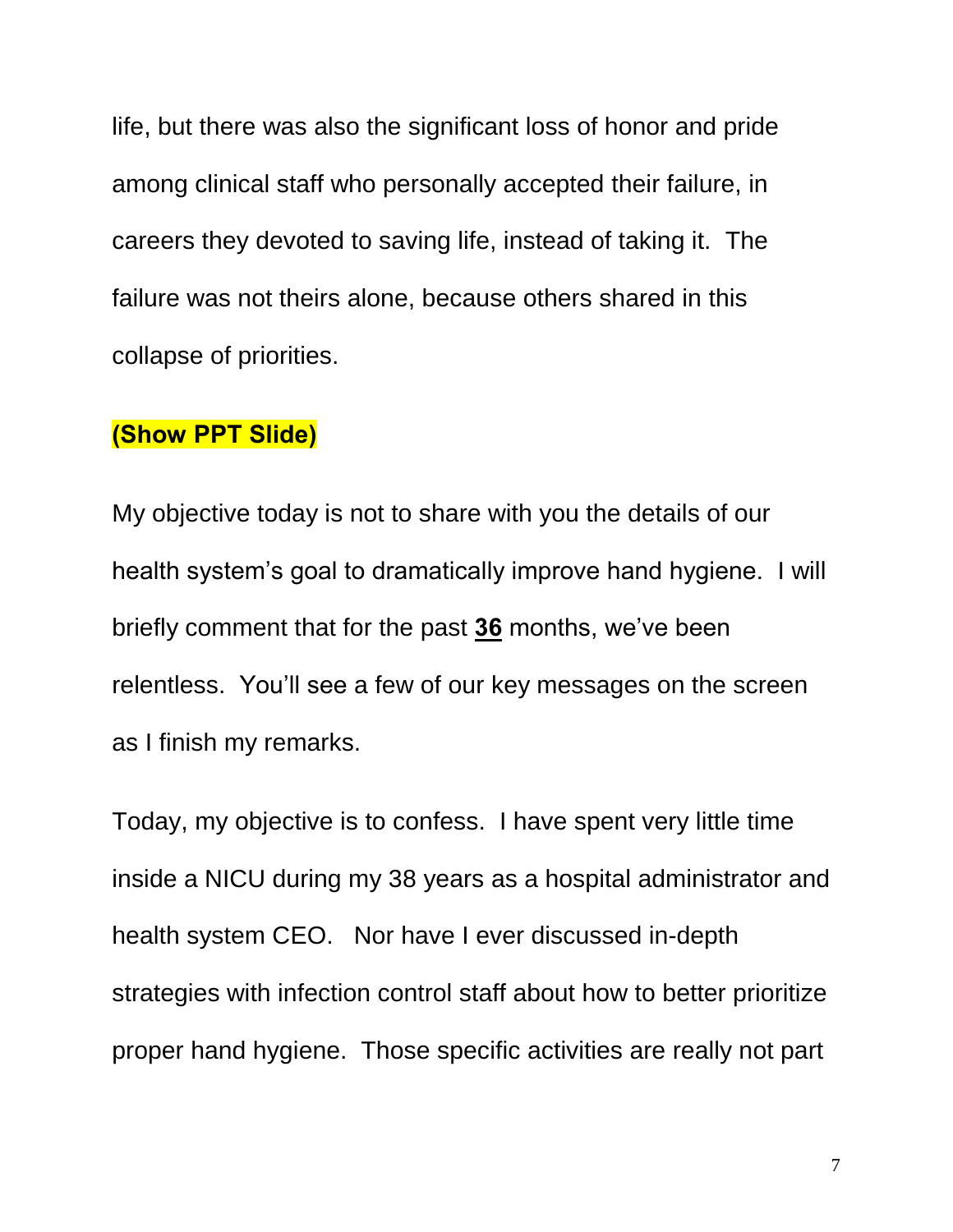of my job. During my career, I have focused on "*executive*" work, my own definition of an administrator's important role. And I have provided NICU and Infection Control with "resources" – such as facilities, technologies, skilled people and training – all things that I usually authorized in a budget and approved on a requisition. Those duties have been and still are part of my role, while **other**  staff and leaders assume responsibility for deploying those resources, and for making sure they are properly used. But despite that delineation of roles, I **am** accountable for those unnecessary deaths in our NICU. It"s my responsibility to establish a culture of safety. Up until the time I read the document about the young mother"s loss of her newborn son, I had been unintentionally relinquishing that duty: in effect, delegating it to others without letting them know they had a responsibility to perform. **I'm** responsible, as CEO, for creating the environment in which every staff person prioritizes proper hand hygiene, and mourns the human consequences of failure.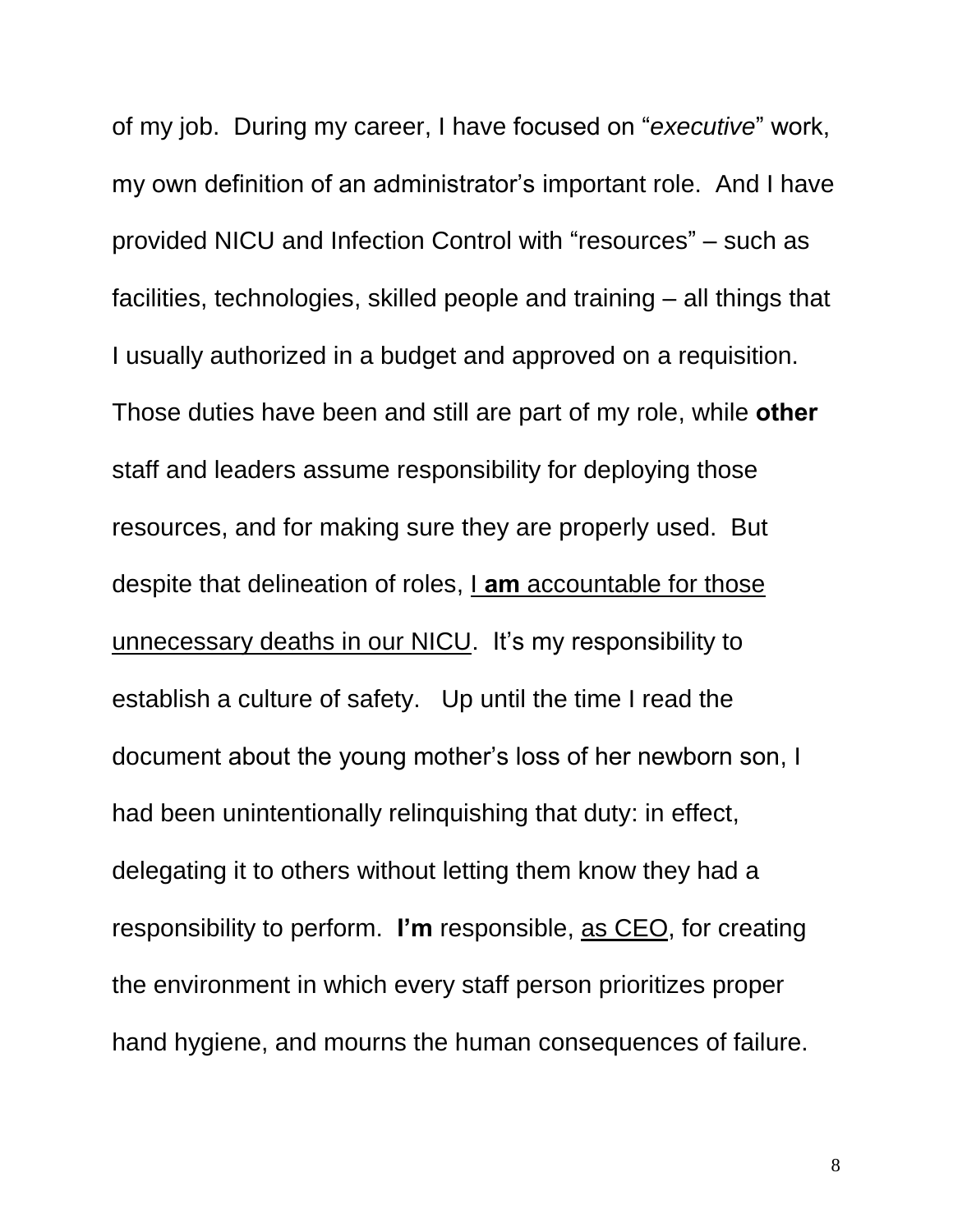That"s my job, more so than the clinical staff who provide the care.

They see their role as very personal, an interaction with a specific, vulnerable patient in every encounter. This experience brought me to that realization as well…this is not about volumes, or revenues or occupancy rates... it's about that single patient, dependent on us for their very life and health. This has to be about them, each and every one, and what we do to fulfill our obligation to provide them with the best care that we can provide. Anything less is a compromise that we can not accept; that commitment is why we are in healthcare, not in the fields of manufacturing, retail or investment banking. If YOU, as healthcare executives, cannot see the face of YOUR child, YOUR grandchild or other relative in the place of Samuel; if YOU are not able to see the face of the distraught nurse (as in my case, my wife or my daughter) or physician, who agonizes over an adverse outcome caused by their hands for their patient, I suggest your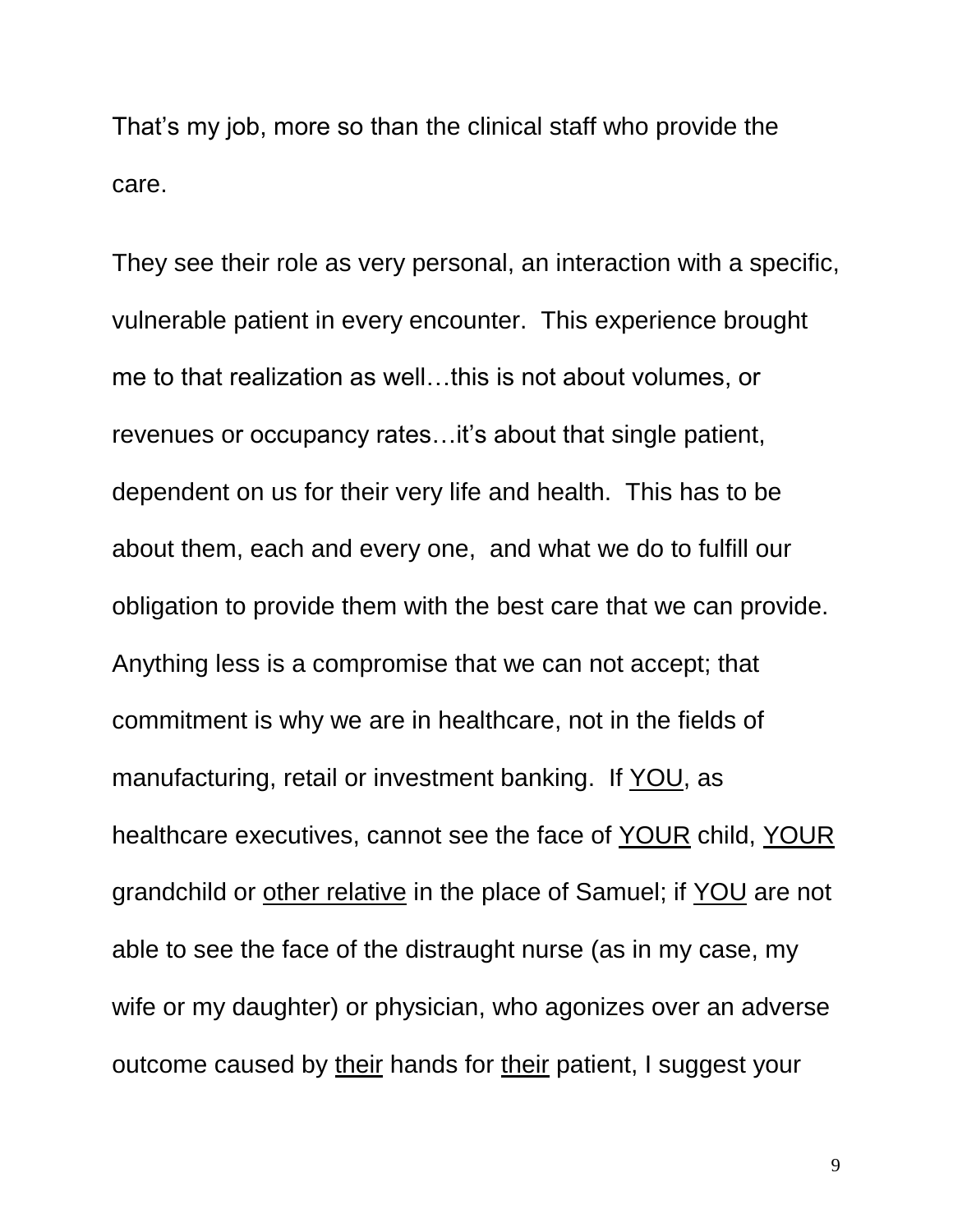executive talents would be more appropriate in those other businesses. You and I have an incredible obligation and responsibility, and we need to bring it to a personal level in order to deliver what our patients deserve.

All of us understand the dangerous consequences of healthcare staff working under the influence of alcohol or drugs – we would never tolerate a work environment that allowed behavior so reckless. We've successfully created a culture in which all staff believe that working under the influence is unsafe and dangerous to life; staff accept self-control and, as a result, our disciplinary system rarely gets used. After reading that one single risk management report, about Samuel, and about our lapse in proper hand hygiene, I concluded that I had been tolerating an environment just as dangerous as having impaired staff.

Our hand hygiene efforts at Novant Health will succeed when every employee rejects poor hand hygiene behavior with the same passion as they would working under the influence of drugs